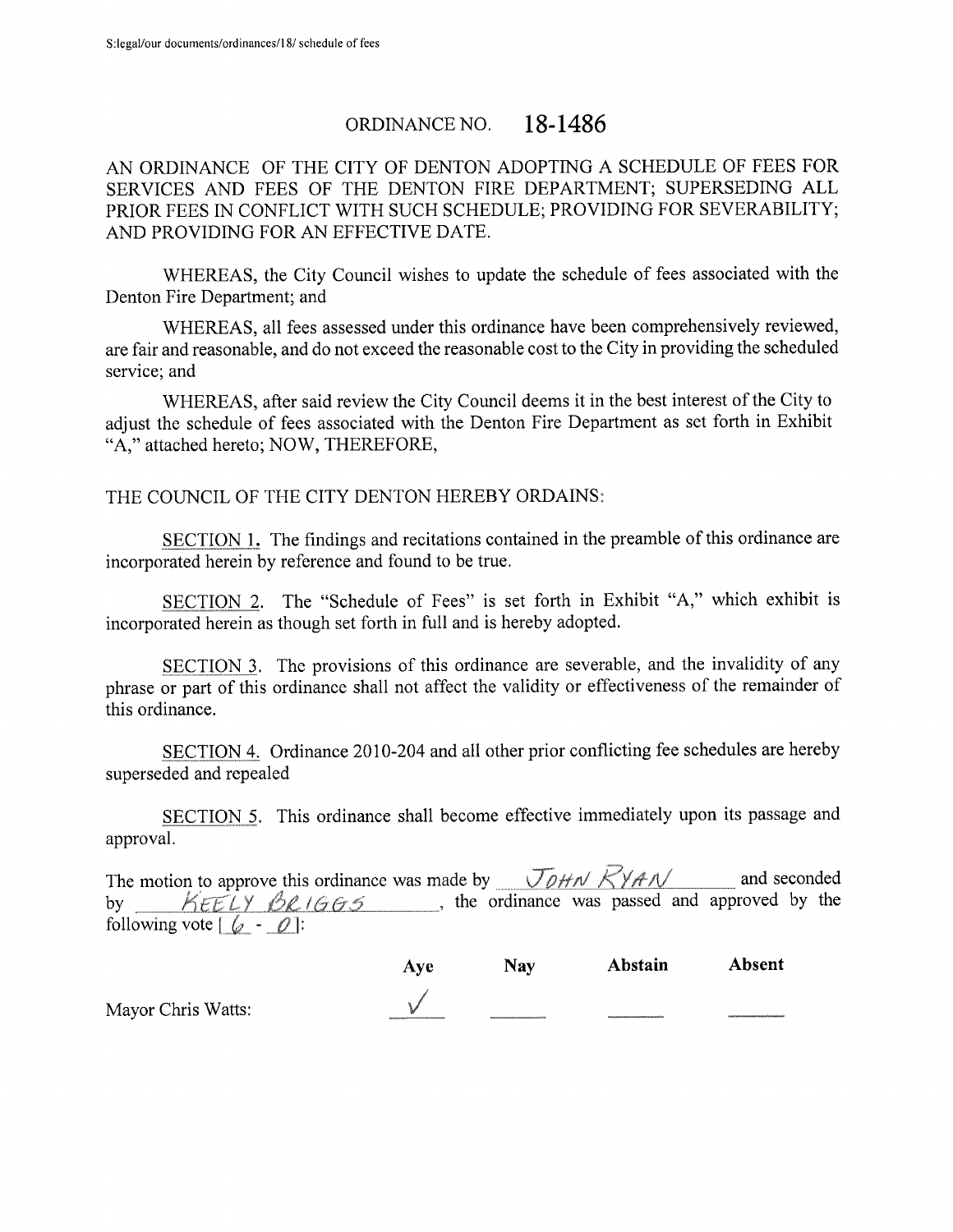| Gerard Hudspeth, District 1:    |  |  |
|---------------------------------|--|--|
| Keely G. Briggs District 2:     |  |  |
| Don Duff, District 3:           |  |  |
| John Ryan, District 4:          |  |  |
| Deb Armintor, At Large Place 5: |  |  |
| Paul Meltzer, At Large Place 5: |  |  |

PASSED AND APPROVED this the 18th day of September 2018. l,

CITRIS WATTS, MAYOR

ATTEST: JENNIFER WALTERS, CITY SECRETARY

**BY**  $\Delta \mathbf{u}$ 

APPROVED AS TO LEGAL FORM: AARON LEAL, CITY ATTORNEY

BY: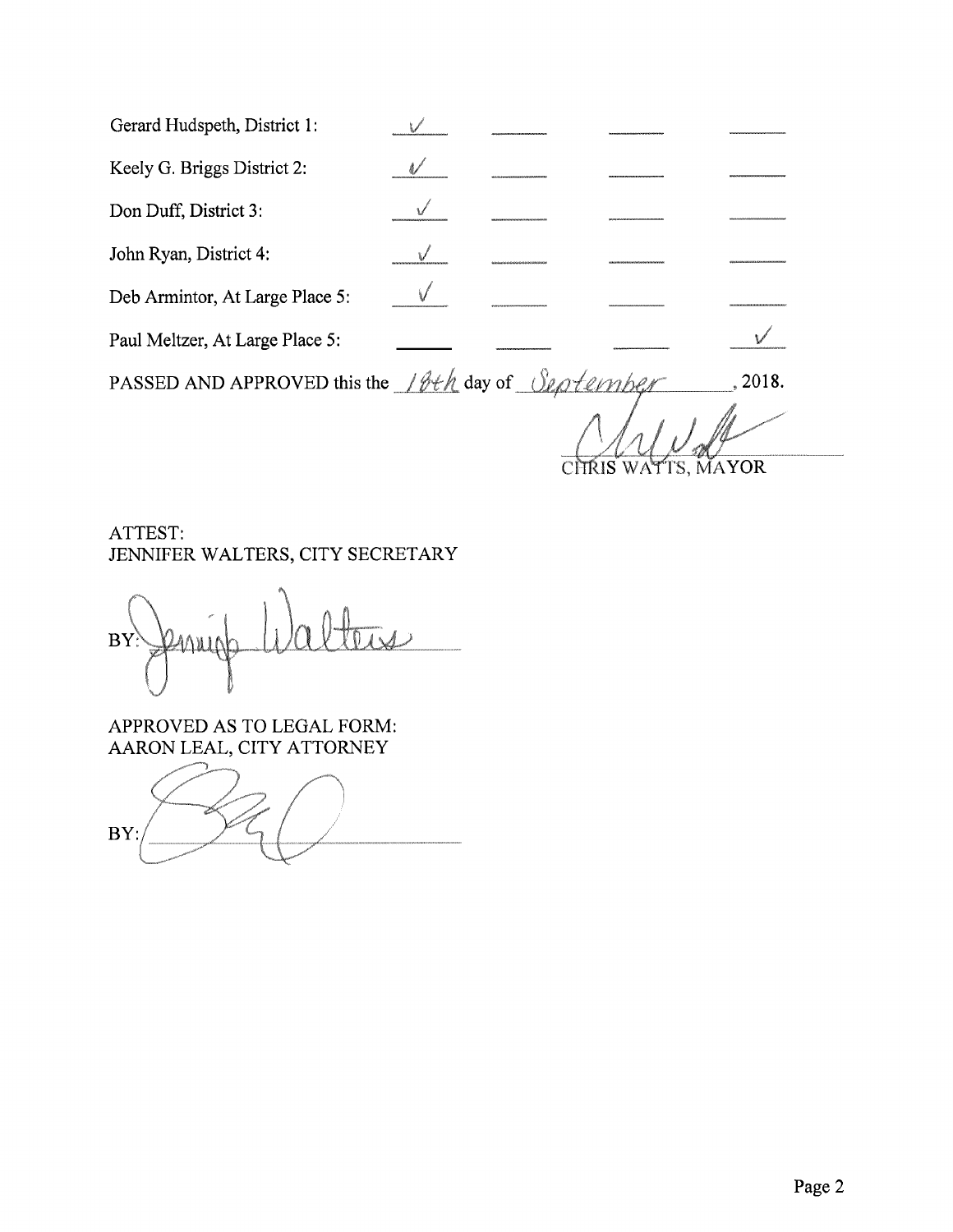# **FIRE DEPARTMENT FEES**<br>General Fund<br>Effective October 1, 2018

### **Emergency Medical Services (EMS)**

| <b>EMS Procedures</b>                             | <b>FY 2018-19 Rate</b> |        |
|---------------------------------------------------|------------------------|--------|
| Advanced Life Support (ALS) 1 Emergency Base Rate |                        | 855.00 |
| ALS 2 Emergency Base Rate                         |                        | 900.00 |
| ALS Supplies- Intubation                          |                        | 100.00 |
| ALS Supplies - IO Infusion                        |                        | 262.25 |
| ALS Supplies-Surgical Airway                      |                        | 314.75 |
| Basic Life Support (BLS)Base Rate                 |                        | 787.00 |
| EKG Interpretation                                |                        | 260.00 |
| <b>IV-Administration</b> / Therapy                |                        | 258.00 |
| Medical Records Request                           |                        | 40.00  |
| Oxygen Administration & Supplies                  |                        | 119.00 |
| Transport Mileage per mile                        |                        | 15.00  |
| Treatment/No Transportation ALS                   |                        | 200.00 |
| Treatment/No Transportation BLS                   |                        | 100.00 |

| <b>EMS Medications</b>                    | <b>FY 2018-19 Rate</b> |        |  |
|-------------------------------------------|------------------------|--------|--|
| Acetaminophen Elixer 160 mg/5ml           | \$                     | 3.44   |  |
| Adenocard 6 MG/2ML ANSYR Syringe          |                        | 14.10  |  |
| Alcaine 15 ML                             |                        | 8.93   |  |
| Amidate 40 MG 20 ML                       |                        | 9.70   |  |
| Amiodarone 150mg, 3ml vial                |                        | 1.80   |  |
| Anectine (Succinylcholine) 200 MG         |                        | 28.57  |  |
| Aspirin Children's Chewable 81 MG         |                        | 0.46   |  |
| Atropine 1MG 10ML                         |                        | 10.70  |  |
| Calcium Gluconate, 100 mg/ml, 10 ml       |                        | 14.75  |  |
| Dextrose 25% 10ML Pre Filled Syringe      |                        | 9.70   |  |
| Dextrose 50% 25GM 50ML                    |                        | 7.73   |  |
| Diltiazem 25 mg, 5 ml vial                | S                      | 5.20   |  |
| Diphenhydramine 50 MG                     | \$                     | 2.03   |  |
| Epinephrine 1:1000 1 ML AMPULE            |                        | \$4.90 |  |
| Epinephrine 1:10000 1MG 10ML              | Ж                      | 6.22   |  |
| Fentanyl                                  |                        | 2.07   |  |
| Furosemide 40MG 4ML                       |                        | 10.12  |  |
| Glucagon 1 MG Lilly Kit Red Box           |                        | 207.87 |  |
| Haloperidol lactate 5MG/ML 1ML            |                        | 8.05   |  |
| Hydromorphone 2MG                         |                        | 2.48   |  |
| Insta-Glutose 31GM 15GM                   |                        | 1.92   |  |
| Ipratropium bromide 0.5Mg/Albuterol 3.0MG |                        | 0.38   |  |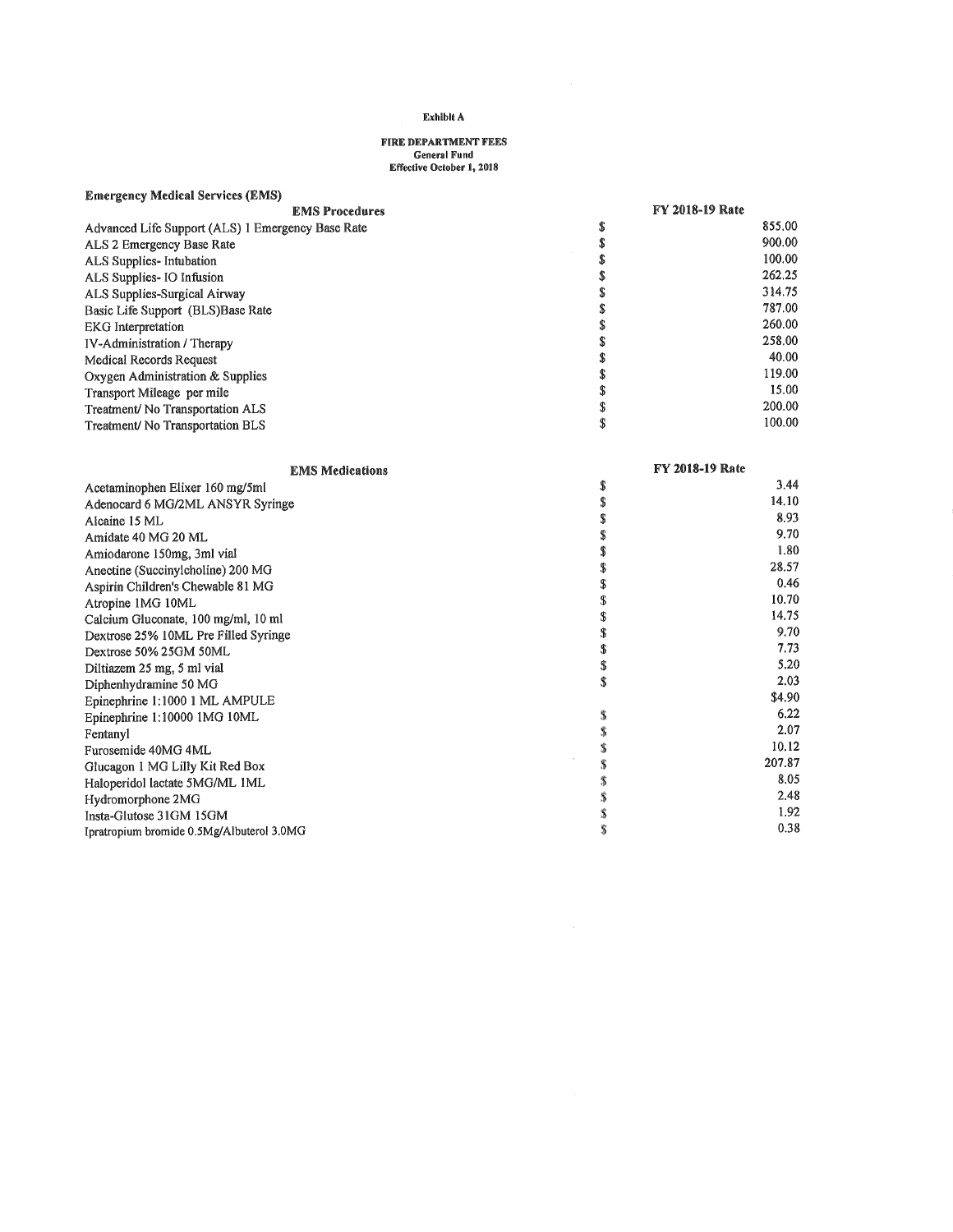# FIRE DEPARTMENT FEES<br>General Fund<br>Effective October 1, 2018

| Exhibit A<br>FIRE DEPARTMENT FEES<br>General Fund<br>Effective October 1, 2018                                                                                                                                                                                                                                                                                                                                                                                                                                                                               |                                                   |  |  |  |  |  |
|--------------------------------------------------------------------------------------------------------------------------------------------------------------------------------------------------------------------------------------------------------------------------------------------------------------------------------------------------------------------------------------------------------------------------------------------------------------------------------------------------------------------------------------------------------------|---------------------------------------------------|--|--|--|--|--|
| <b>EMS Medications</b>                                                                                                                                                                                                                                                                                                                                                                                                                                                                                                                                       | FY 2018-19 Rate<br>18.49<br>14.37<br>5.24<br>5.78 |  |  |  |  |  |
|                                                                                                                                                                                                                                                                                                                                                                                                                                                                                                                                                              |                                                   |  |  |  |  |  |
| EMS  <br>EMS  <br>EMS  <br>EMS  <br>Labetalol 100 mg, 20 ml vial<br>Lidocaine 2% 100MG 5ML Luer Jet<br>Lidocaine 2% 5ML Jelly<br>Magnesium Sulfate 1GM 2ml 5GM, 10ml<br>Metoclopramide 5mg/ml, 2ml<br>Midazolam 1 Mg/ML<br>Morphine sulfate<br>Naloxone 2MG 2ML<br><b>Emergency Standby</b>                                                                                                                                                                                                                                                                  | 17.88<br>64.04<br>19.94<br>FY 2018-19 Rate        |  |  |  |  |  |
| Ambulance Standby<br>The City shall charge an Emergency Ambulance Standby fee of \$150.00 per hour with a four hour minimum for each use of any City of Denton emergency paramedic for standby at special events<br>such as football games, rodeos, concerts etc. If any patient is transported, other applicable fees set<br>forth in this ordinance shall be charged to the patient is dualippeded, other speeds forth in this ordinance shall be charged to the patient as incurred. Billing begins thirty (30) minutes prior to the scheduled event star | 150.00                                            |  |  |  |  |  |
| Paramedic Standby<br>The City shall charge an Emergency Paramedic Standby fee of \$60.00 per hour for each use of                                                                                                                                                                                                                                                                                                                                                                                                                                            | 60.00                                             |  |  |  |  |  |
| The City shall charge an Emergency Parameter Standard lee of \$00.00 per hour for each date of<br>any City of Denton emergency parameter for standby at special events such as football games,<br>rodeos, concerts etc. If any patien<br>Medical Assistance                                                                                                                                                                                                                                                                                                  | 150.00                                            |  |  |  |  |  |
|                                                                                                                                                                                                                                                                                                                                                                                                                                                                                                                                                              |                                                   |  |  |  |  |  |
|                                                                                                                                                                                                                                                                                                                                                                                                                                                                                                                                                              |                                                   |  |  |  |  |  |

| Paramedic Standby<br>The City shall charge an Emergency Paramedic Standby fee of \$60.00 per hour for each use of<br>any City of Denton emergency paramedic for standby at special events such as football games,<br>rodeos, concerts etc. If any patient is transported, other applicable fees set forth in this ordinance<br>shall be charged to the patient as incurred. Billing begins thirty (30) minutes prior to the scheduled<br>event start time and ends thirty (30) minutes after the actual event ending time. Any request for a<br>Paramedic Standby has to be pre-approved by the EMS Battalion Chief at least seventy-two (72)<br>hours prior to the start of the event. |   | 60.00  |
|-----------------------------------------------------------------------------------------------------------------------------------------------------------------------------------------------------------------------------------------------------------------------------------------------------------------------------------------------------------------------------------------------------------------------------------------------------------------------------------------------------------------------------------------------------------------------------------------------------------------------------------------------------------------------------------------|---|--------|
| Medical Assistance                                                                                                                                                                                                                                                                                                                                                                                                                                                                                                                                                                                                                                                                      | S | 150.00 |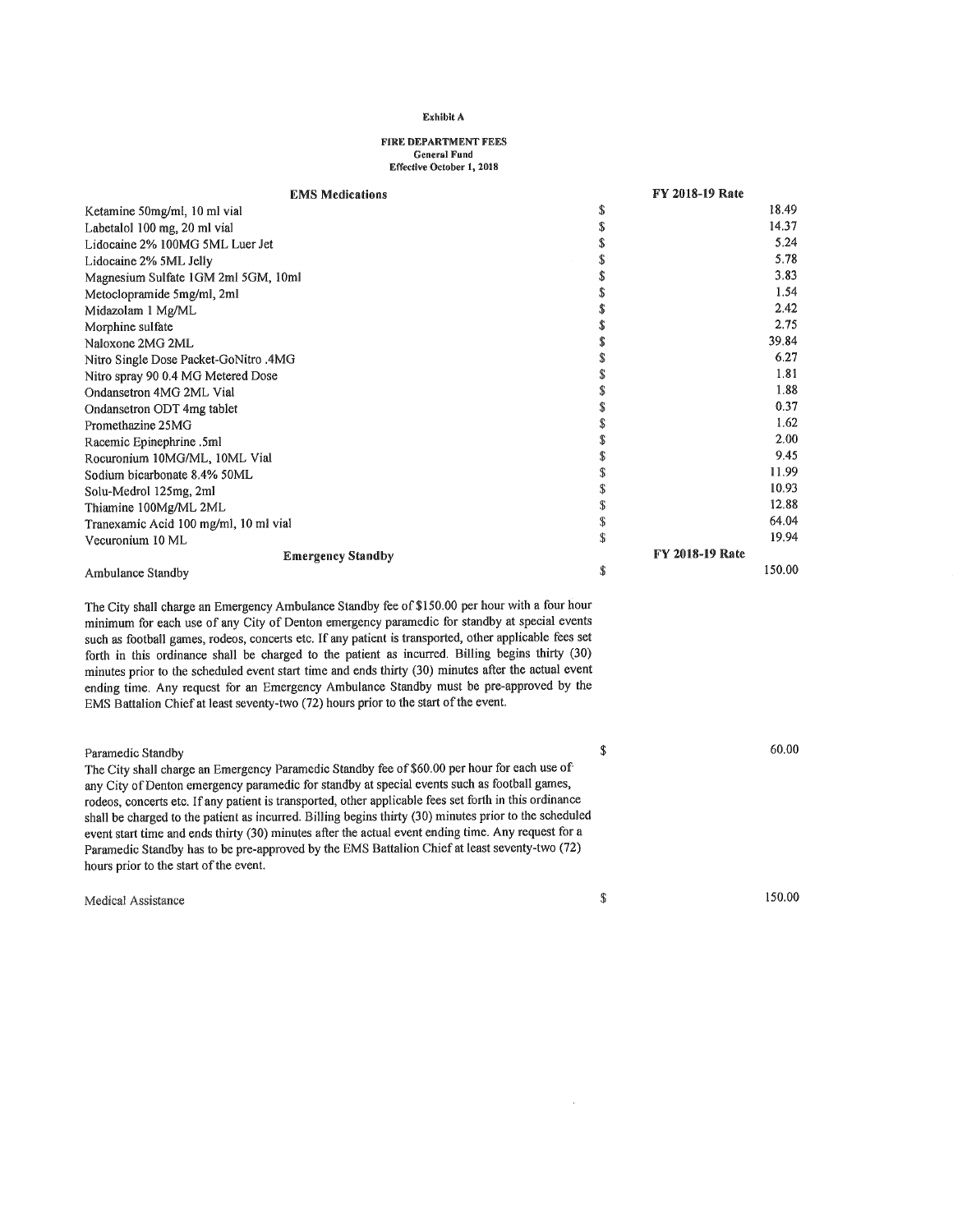# FIRE DEPARTMENT FEES General Fund<br>Effective October 1, 2018

| <b>Fire Prevention</b>                                          |                        |
|-----------------------------------------------------------------|------------------------|
| Inspections                                                     | <b>FY 2018-19 Rate</b> |
| Hood (per system)                                               | \$<br>35.00            |
| Fire Alarm (per alarm panel)                                    | \$<br>35.00            |
| Sprinkler (per each sprinkler riser)                            | \$<br>35.00            |
| Fire Pump (per pump)                                            | \$<br>35.00            |
| Reinspection Fee 1 to 3,000                                     | \$<br>25.00            |
| Reinspection Fee 3,001 to 24,000                                | \$<br>50.00            |
| Reinspection Fee 24,001 to 100,000                              | \$<br>100.00           |
| Reinspection Fee over 100,000                                   | \$<br>100.00           |
| Second Follow Up Reinspection Fee 1 to 3,000                    | \$<br>50.00            |
| Second Follow Up Reinspection Fee 3,001 to 24,000               | \$<br>100.00           |
| Second Follow Up Reinspection Fee 24,001 to 100,000             | \$<br>200.00           |
| Second Follow Up Reinspection Fee over 100,000                  | \$<br>200.00           |
| False Alarm Calls                                               | \$<br>75.00            |
|                                                                 |                        |
| <b>Operational Permits</b>                                      | <b>FY 2018-19 Rate</b> |
| <b>Aerosol Products</b>                                         | \$<br>200.00           |
| <b>Amusement Building</b>                                       | \$<br>200.00           |
| <b>Aviation Facilities</b>                                      | \$<br>200.00           |
| Burn                                                            | \$<br>100.00           |
| Carnival and Fair                                               | \$<br>200.00           |
| Combustible Dust-Producing Operations                           | \$<br>200.00           |
| Combustible Fibers                                              | \$<br>200.00           |
| Compressed Gas                                                  | \$<br>200.00           |
| Covered and Open Mall Buildings                                 | \$<br>200.00           |
| Cryogenic Fluids                                                | \$<br>200.00           |
| Cutting and Welding                                             | \$<br>200.00           |
| Dry Cleaning                                                    | \$<br>200.00           |
| <b>Exhibits and Trade Shows</b>                                 | \$<br>200.00           |
| Explosive                                                       | \$<br>200.00           |
| Fire Hydrant and Valves                                         | \$<br>200.00           |
| Flammable and Combustible Liquids                               | \$<br>200.00           |
| <b>Floor Finishing</b>                                          | \$<br>200.00           |
| Fruit and Crop Ripening                                         | \$<br>200.00           |
| Fummigation and Insecticidal Fogging                            | \$<br>200.00           |
| Gas and Oil Wells                                               | \$<br>200.00           |
| Hazardous Materials                                             | \$<br>200.00           |
| High-Piled Storage                                              | \$<br>200.00           |
| Hot Works                                                       | \$<br>200.00           |
| <b>HPM</b> Facilities                                           | \$<br>200.00           |
| Industrial Ovens                                                | \$<br>200.00           |
| Liquid or Gas-Fueled Vehicles or Equipment in Assembly Building | \$<br>200.00           |
| LP Gas                                                          | \$<br>200.00           |
| Lumber Yards and Working Plants                                 | \$<br>200.00           |
| Magnesium                                                       | \$<br>200.00           |
|                                                                 |                        |